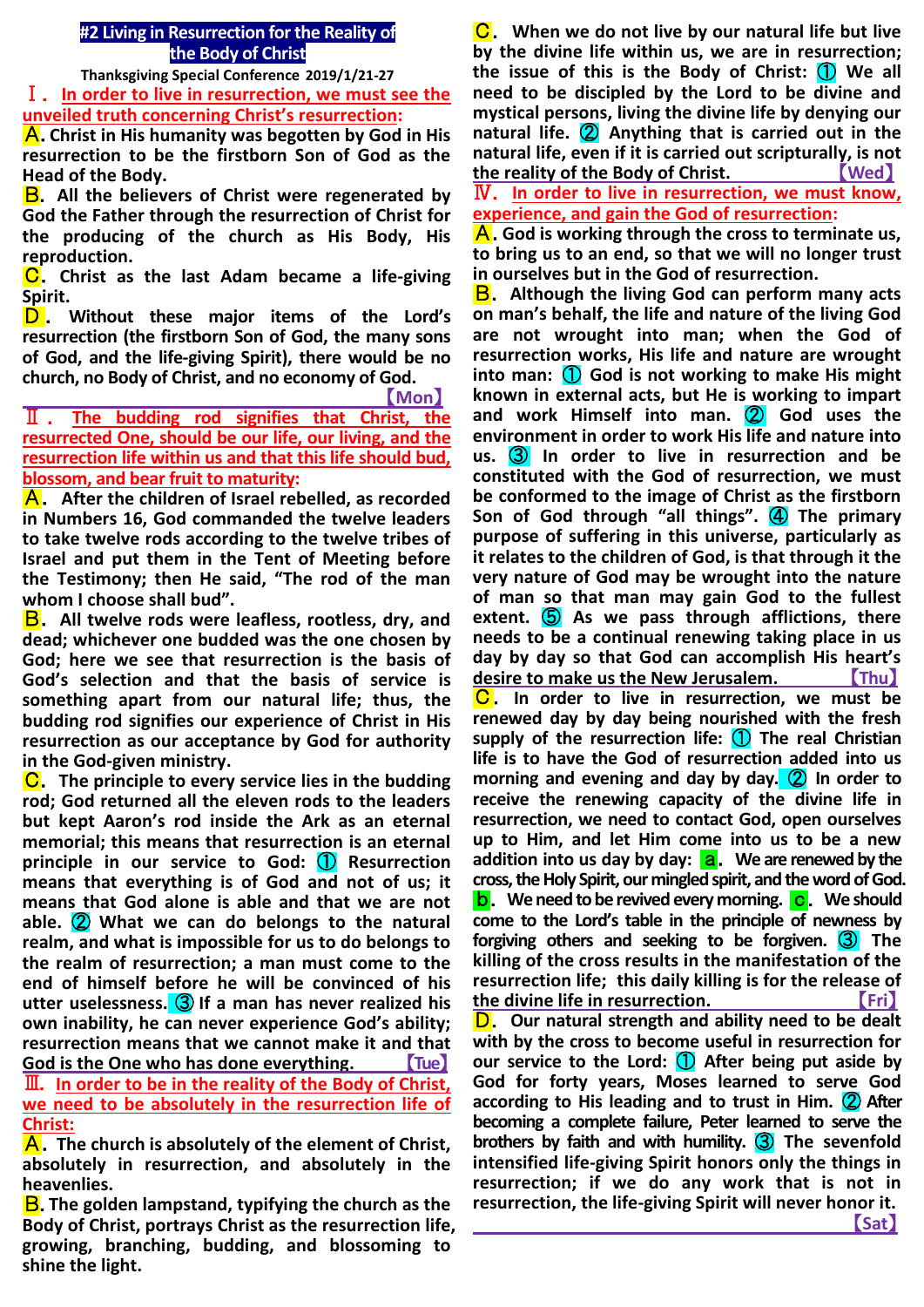# **In resurrection, experience that with men it is impossible, but not with God, for all things are possible with God.**

**Mark10:27 Looking upon them, Jesus said, With men it is impossible, but not with God, for all things are possible with God.**

**Phil.3:10 To know Him and the power of His resurrection and the fellowship of His sufferings, being conformed to His death, 11 If perhaps I may attain to the out- resurrection from the dead.**

**OL**1: **Resurrection means that everything is of God and not of us; it means that God alone is able and that we are not able.**

**OL2**:**What we can do belongs to the natural realm, and what is impossible for us to do belongs to the realm of resurrection; a man must come to the end of himself before he will be convinced of his utter uselessness.**

**OL**3: **If a man has never realized his own inability, he can never experience God's ability; resurrection means that we cannot make it and that God is the One who has done everything.**

**Resurrection is everything that is not out of our natural life, not out of ourselves, and not based on our ability. Resurrection speaks of the things that are beyond us, which we cannot do in ourselves.... If a man has never realized his own inability, he can never experience God's ability...Resurrection means that God has given us something that we did not have in ourselves. The Bible testifies again and again that man cannot make it by himself. But many people think that they can make it....Resurrection means that you cannot make it and that God is the One who has done everything.** 

**All services to the Lord must pass through death and resurrection before they will be acceptable to God. Resurrection means that everything is of God and not of us. It means that God alone is able and that we are not able. Resurrection means that everything is done by God, not by ourselves. All those who think highly of themselves and who hold a misguided judgment of themselves have never realized what resurrection is. No one should be mistaken to think that he can do anything by himself. If a man continues to think that he is able, that he can do something, and that he is useful, he does not know resurrection.... All those who know resurrection have given up hope in themselves; they know that they cannot make it. As long as the natural strength remains, the power of resurrection has no ground for manifestation. As long as Sarah could beget a child, Isaac would not come. What we can do belongs to the natural realm, and what is impossible for us to do belongs to the realm of resurrection.**

**God's ability is not manifested in His creation but in resurrection. God's greatest power is manifested not through creation but through resurrection. When God's power is manifested in creation, it does not need to be preceded by death. But when His power is manifested in resurrection, there is the need for it to be preceded by death. Every created thing needs no precedence for its creation, but everything in resurrection has its precedence.... A man must come to the end of himself before he will be convinced of his utter uselessness.**

## **Application**:**for Young Working/Graduate Student Saints**

**As young working saints/graduate students, you are the waist of the church. 132 people got baptized in the church of Kobe last year. We have baptized an average of 11 people each month. Not only last year, but also almost every year more than 100 people got baptized for more than the last ten years. The reason why we were able to baptize such a large number of people is not because of the natural life but because we preach the gospel by the resurrection life.**

**The goal of 2019 is to baptize over 110 people. To reach this goal, you should not rely solely on the past experiences. It is impossible to reach these goals unless you empty yourself, renew your consecration and being filled again with the Holy Spirit. The impossible goal can only be fulfilled in resurrection. Also, the goal of the number (adults only) on the Lord's day meeting is 185 people. You must labor in the resurrection life every quarter, every month, every week, every day to declare this goal in faith to reach that goal.**

**As a business person, in addition to the goals of the church, it is necessary to reach business goals as well. Even though it is difficult to have one goal, you may think that having two goals is too heavy. However, I will praise Christ, the resurrection life. If people do what they can do, there is no need for the resurrection life. Resurrection means that you cannot make it and that God has done everything. You will become a witness of Christ in the resurrection and build up the church. By the wisdom of the Lord and the great power of the resurrection, confront and fight to fulfill these two goals.**

**I'll say again that you should never think that 'it is better to focus only on work because you can not fulfill two difficult goals.' If you can make it, there is no need for resurrection. The biggest difficulty is death, but the resurrection comes out of death. Jesus said, I am the resurrection and the life; he who believes into Me, even if he should die, shall live. (John11**:**25)**

**Prayer**: **"In resurrection, I can accomplish what I can not do. I labor in the resurrection life to reach the goal of the district of the church. At the same time, the goal of work can be fulfilled in the blessings of the Lord! May the Lord bless both the goals of the district of the church and the goals of business life to promote God's economy! Amen!"**

#### **Hymn 841**

- **1 Thou art all my life, Lord, In me Thou dost live; Thee all God's fulness Thou to me dost give. By Thy holy nature I am sanctified, By Thy resurrection, Vict'ry is supplied.**
- **4 Lord, Thy life abundant, Flowing, rich and free, Constantly refreshes And empowers me. Death by life is swallowed, Weakness is made strong, All my bonds are broken, Gloom is turned to song.**
- **6 I would cease completely From my efforts vain, Let Thy life transform me, Full release to gain; Build me up with others Till in us Thou see Thy complete expression Glorifying Thee.**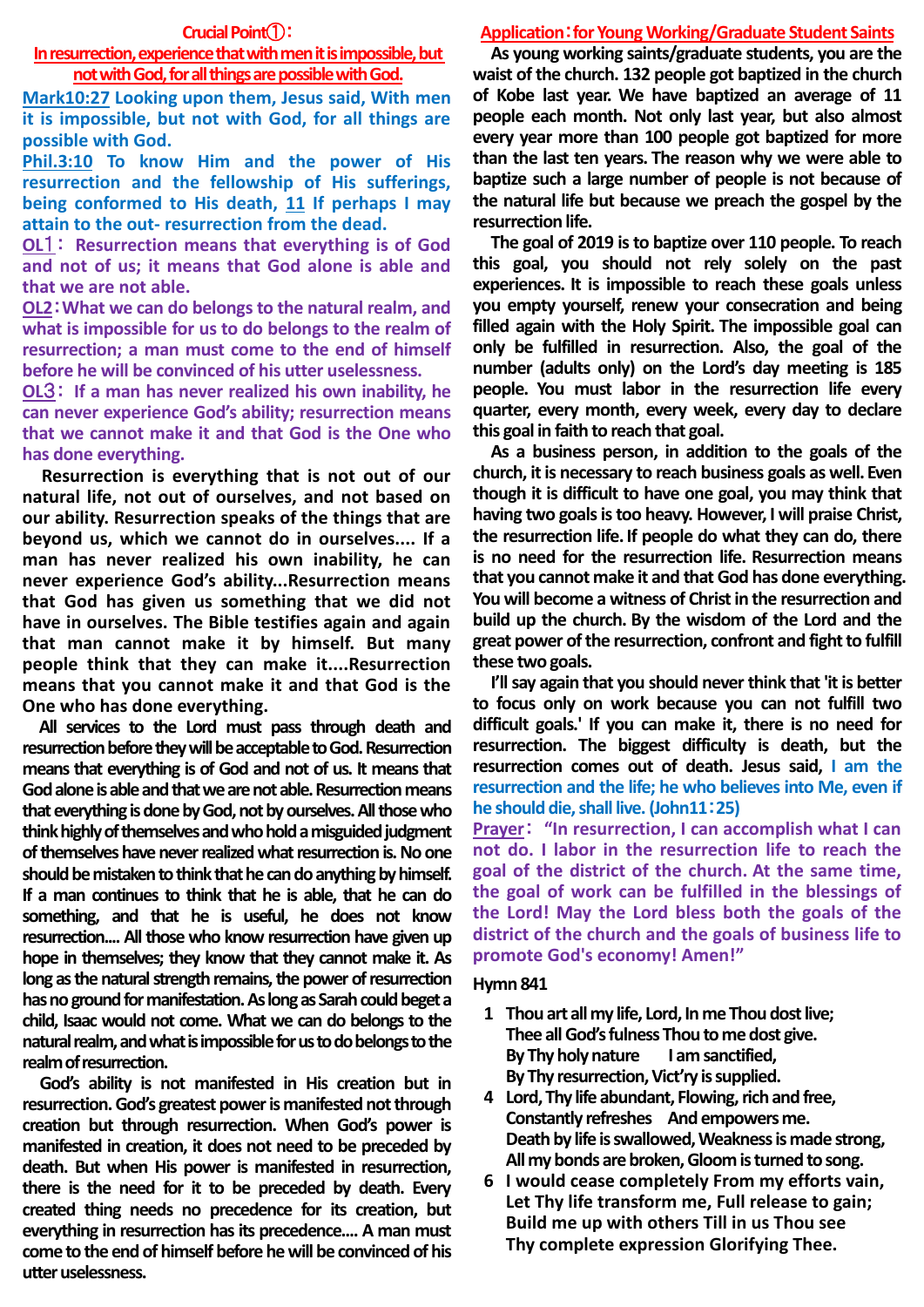#### **Crucial Point②**:**renewed and filled with joy every morning**

**2 Cor. 4:10 Always bearing about in the body the putting to death of Jesus that the life of Jesus also may be manifested in our body. 11 For we who are alive are always being delivered unto death for Jesus' sake that the life of Jesus also may be manifested in our mortal flesh. 12 So then death operates in us, but life in you.**

**OL1**: **In order to receive the renewing capacity of the divine life in resurrection, we need to contact God, open ourselves up to Him, and let Him come into us to be a new addition into us day by day.** 

### **OL2**:**We are renewed by the cross, the Holy Spirit, our mingled spirit, and the word of God.**

**In 2 Corinthians 4, Paul talks about "the putting to death of Jesus". This means that Jesus, in a positive sense, is always killing us. In many medicines today there is a healing element and a killing element that kills the bad germs and bacteria within us. In Jesus there is the killing element. He is our medication to heal us, enliven us, and kill all the negative things within us.**

**God has the best provisions to help us to receive the renewing. The first provision is the cross, the putting to death of Jesus. According to 2 Corinthians 4, Paul was always under the killing of the cross, the Lord's death. The cross is the greatest help to accomplish the renewing for us.** 

**The second provision is the Holy Spirit. Titus 3:5 speaks of the "renewing of the Holy Spirit." We have the Holy Spirit within us. His main work is first to regenerate us and then to renew us every day....The third provision God gave us is our mingled spirit, our human spirit mingled with the divine Spirit. In our human spirit, the Holy Spirit dwells, works, and renews us....Our spirit is the place where we receive the renewing. Our mingled spirit spreads into our mind, thus becoming the spirit of our mind. It is in such a spirit that we are renewed for our transformation.**

**In addition to the cross, the Holy Spirit, and our spirit, we have the holy Word. The Head of the Body cleanses the church, His Body, by the washing of the water in the word. Because I have studied the Bible for such a long time, I can recall chapters such as Matthew 1 and Romans 8. When I just think about the contents of these chapters, I get washed. When I think about Romans 8:4—to walk according to thespirit—I get washed. We all need to receive the washing of the water in the word daily.**

**Whenever we come to the Lord's table, we need renewing ...The table He set up was new, and the table He will take in the kingdom of His Father will be new. We have to come to the Lord's table in a new way, in the principle of newness. How can we come to the table in newness? We need to realize that anything negative is a cause and a factor of oldness. Negative things cause us to be old.** 

**We need a thorough confession of and. dealing with all the negative things. Another thing that makes us old is not forgiving others. Always forgive people, and always seek to be forgiven.**

# **Application**:**For Junior High and High School Students/College Students**

# **God's best provision 1 to renew you ― The cross**:

**Christ has abolished on the cross the middle wall of partition, the enmity among different people, nationalities of various** 

#### **countries and cultural ordinances.**

**Eph. 2:14 For He Himself is our peace, He who has made both one and has broken down the middle wall of partition, the enmity, 15 Abolishing in His flesh the law of the commandments in ordinances, that He might create the two in Himself into one new man, so making peace,**

**When you feel that you can not get along with the people**  who don't have a lot in common and people from other **countries because of their different way of thinking and action, please do not run away from them but call upon the name of the Lord and experience the putting to death of the cross. The principle of Satan is division but the principle of God is oneness. If you live in the natural life, you would repeat the division. But different ordinances and way of thinking which are the factors of the division have been abolished on the cross already. If you call on the name of the Lord and experience the putting to death of the cross, you will be united to other people in the Lord. Your being united with other people is for the building of the church which is the goal of God's economy. The more you experience this, the wider your measure will be and be renewed for the building.**

**God's best provisions 2**、**3**、**4 to renew you―**

# **The Holy Spirit, the mingled spirit, the Word**:

**Ecclesiastes12:1 Remember also your Creator in the days of your youth, before the evil days come and the years draw near when you will say, I have no pleasure in them; 8 Vanity of vanity, says the Preacher; all is vanity.**

**Without God, everything is old and vanity of vanity. But with God, you experience the newness and can be renewed. Before going to school every morning, please experience to be renewed by reading the Bible. The important thing when reading the Bible is to exercise your mingled spirit and pray read the Word of God which is the Spirit. Then you can touch the Holy Spirit, the life giving Spirit and be filled with joy and experience to be renewed every morning.**

**Prayer**:**Oh Lord Jesus, without God, it will be vanity if I could go to the good high school or college. But with God, there will be the renewing and the good high school or college will be my blessing. What a blessing that I can be renewed every morning by the cross, the Holy Spirit, the mingled spirit and the Word. I will go to school being renewed and filled with joy. Make my school life like the sun when it rises in its might. I ask in the name of the Lord. Amen!**

**Hymn16 Worship of the Father ― His newness**

- **1 Our Father, as the evergreen, Thou art forever new; Thou art the ever livingLord, Thy freshness as the dew.**
- **(C) O Father, Thou art unchanging, Thou never hast grown old; Thru countless ages, ever fresh, Thy newness doth unfold.**
- **2 O Thou art God, and Thou art "new"; Without Thee all is worn, But all with Thee is ever fresh, Though many years have gone.**
- **3 Each blessing Thou hast given us Thy newness doth contain; Thy covenant, Thy ways are new, And ever thus remain.**
- **4 Now we Thy new creation are New spirit and new heart; We're daily from the old renewed, New life Thou does impart.**